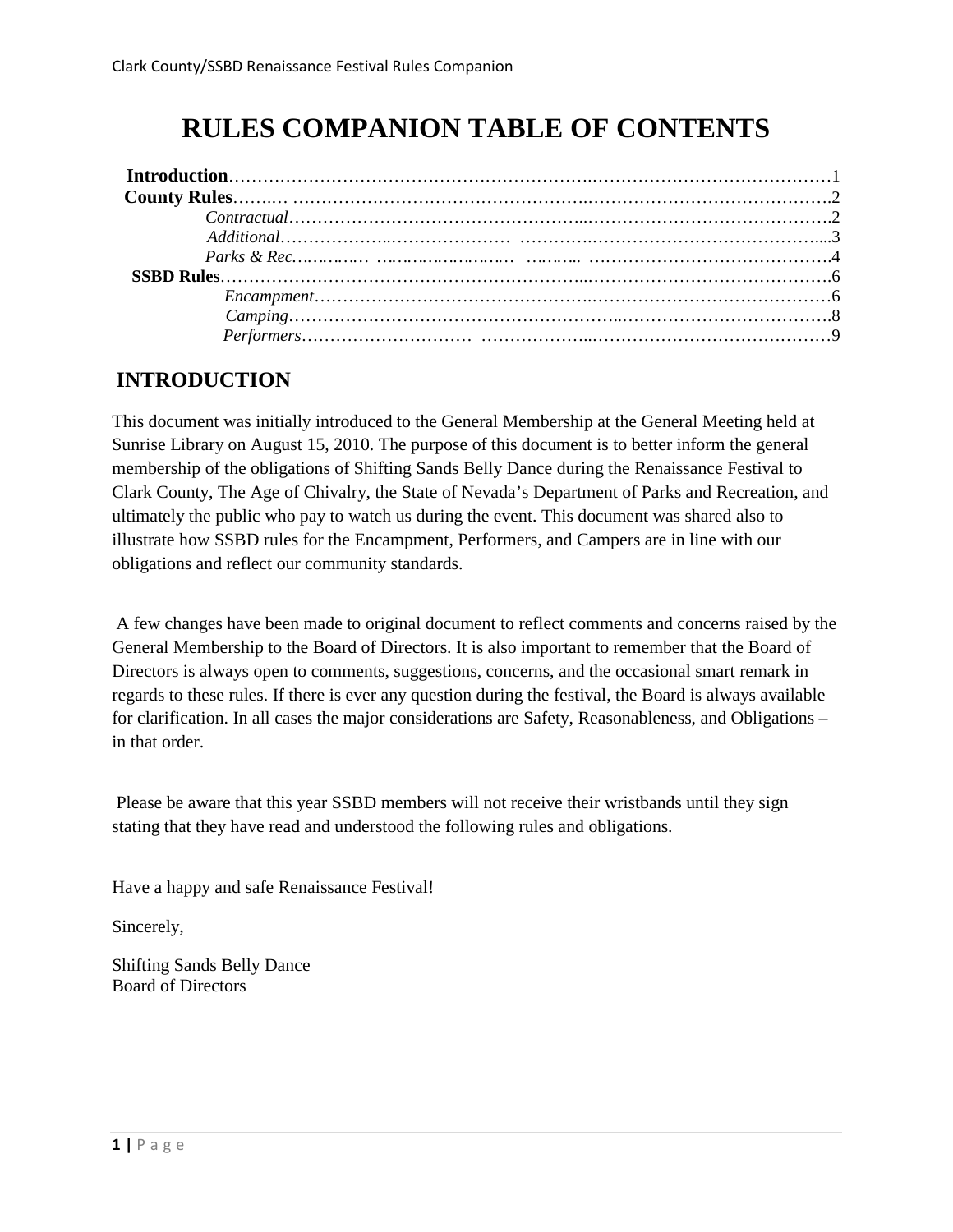# **COUNTY RULES**

## **Contract with P&R**

#### **I.** Scope of Services

- **a.** Services to be performed:
	- i. Perform as a Belly Dance Troupe, dressed in appropriate attire reflective of the Renaissance for all three (3) days of the fair.
	- ii. Ensure that at least ten (10) troupe members are part of the dance performances each day to perform on stages within their encampment.
	- iii. Participate in the fair parades on Saturday & Sunday.
	- iv. Performer may "pass the hat" as part of the performance fee by providing wandering entertainment through the fair as well as in their encampment.
	- v. Performer will ensure that the performances are suitable for children and free of obscenities in keeping with the theme of the fair.
	- vi. Perform a special show for school children on Friday prior to 1:00pm
	- vii. Performer will ensure that the troupe adheres to all fair rules.
	- viii. Performer may have a vending area for belly dance garb within their encampment and will be responsible for payment of taxes on all goods sold.
	- ix. Performer agrees to participate in agreed upon promotional efforts upon request of the County to promote the fair.
	- x. Participant to provide a complete site map rendering on the template provided by Parks & Rec no later than 30 days prior to faire.
- **II.** Performer Obligations
	- **a.** The Performer agrees to provide the services outlined in Section I, Scope of Services. Failure to perform will terminate the County's obligation to pay Performer.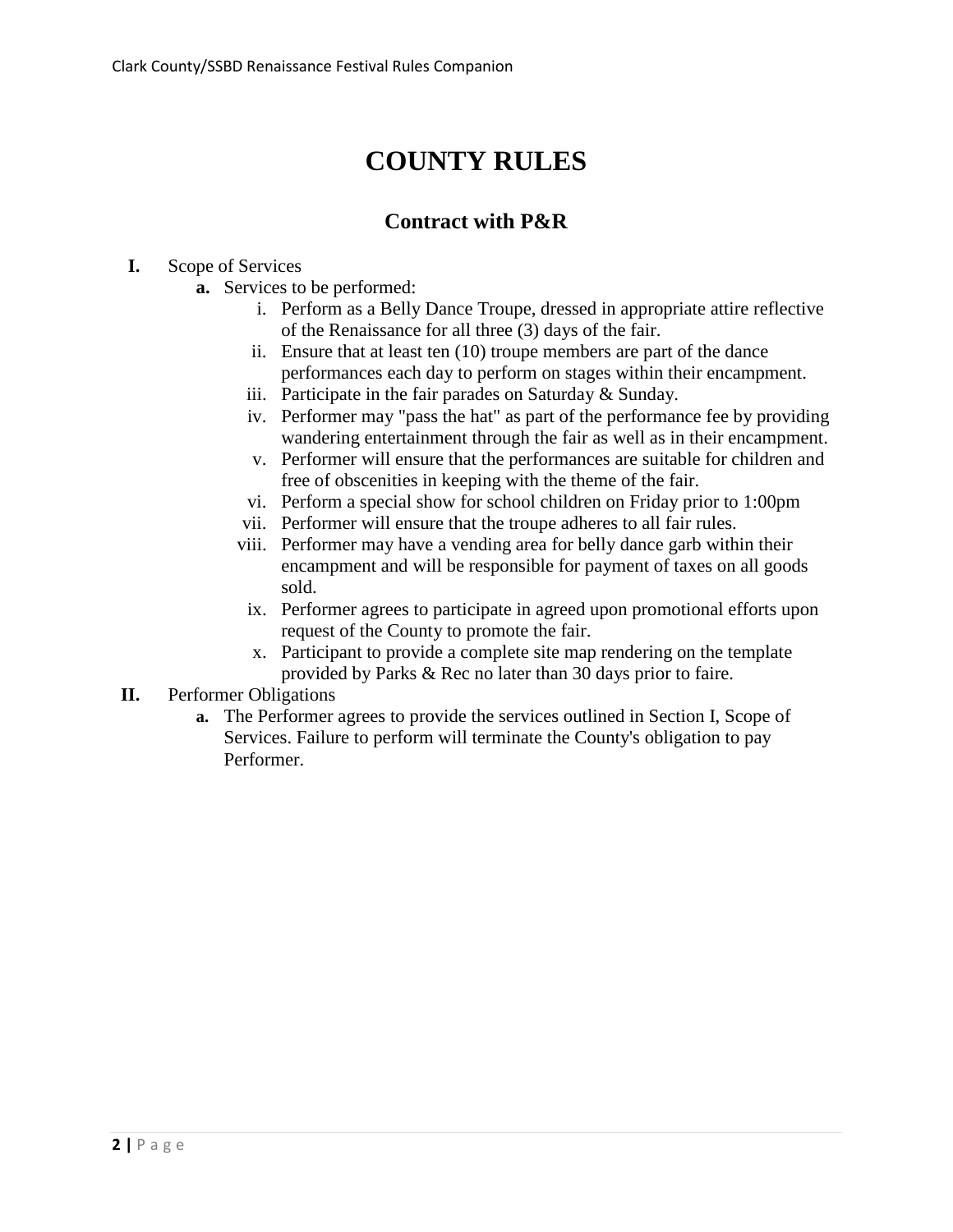## **PARKS AND REC Letter with additional information… Highlights**

- No alcohol or weapons will be sold until after 2pm on Friday, with the exception of toy weapons such as wooden swords, and shields, which have been approved by faire staff.
- All vendors shall remain open [until 10:00pm on Saturday]. Guilds are expected to have some representation of their encampments during all fair hours.
- All vendors and encampments must remain open until 5pm [on Sunday]. Vendors must be open for the public during these hours and guilds should have some representation of their membership on the grounds during the late hours (after 6pm).
- NO ONE WILL BE ALLOWED INTO THE FAIR WITHOUT CREDENTIALS FROM THURSDAY AT 6PM UNTIL CLOSE OF FAIR ON SUNDAY... You will need to remove your car immediately after unloading it.

Letter Section: IN ADDITION

- Overnight camping in your guild area only. All park rules apply as to fires, trash, and noise.
- Twenty-four hour security begins on Friday. However, per park regulations, the County is not responsible for lost or stolen property.
- Daily meeting at 9am Main Jousting Arena Friday, Saturday & Sunday. Scotty Ross,
- Guild master requires a minimum of one guild member to attend morning notes each day at the main jousting ring at 9am.
- Royal Parades: One daily Saturday & Sunday required attendance: Required attendance from members of the guilds and Queens and Kings in attendance.
- Fires: You can have fires as long as they are built in some sort of container. You must however put a screen over any open fire. Chicken wire or fine mesh is required to help prevent burning embers from flying out of the flames. No fires allowed on open ground. ALL VENDORS AND GUILDS MUST HAVE A FIRE EXTINGUISHER! THE TYPE OF FIRE EXTINGUISHER REQUIRED IS A 2A10BC 51LBS. As a courtesy to all guilds and vendors, a fire extinguishing company will be on site both Wednesday and Thursday to certify extinguishers are at the proper code for the state of Nevada and to refill extinguishers. There will be a nominal fee for this service.
- DUE TO PAST BEHAVIORS, A ZERO TOLERANCE POLICY FOR VERBAL ABUSE TO CLARK COUNTY WORKERS HAS BEEN IMPLEMENTED THIS YEAR.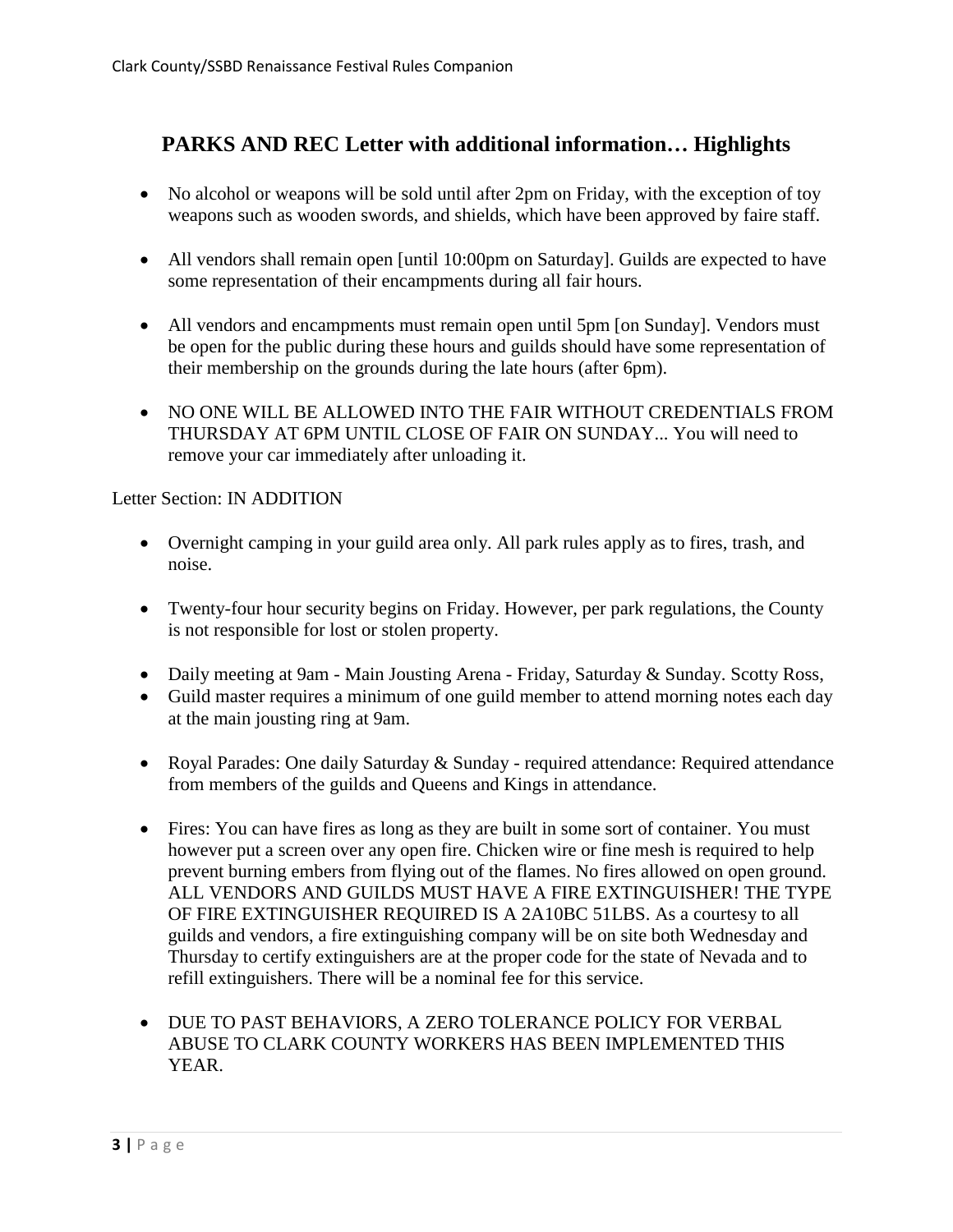#### **PARKS & REC GENERAL RULES from: http://www.accessclarkcounty.com/depts/parks/Pages/home\_page.aspx**

### **Prohibited:**

- Excessively loud music from external or internal vehicle speakers or portable radios. Excessively loud music is defined as music at a level that annoys other park users or park neighbors.
- Carrying, possessing, or discharging of any firearms, firecrackers, rockets, torpedoes, or other fireworks, air guns, slingshots, boomerangs, or martial arts paraphernalia within any County facility or park without written approval from the Director of Parks & Recreation or designee.
- Fires, other than those in picnic stoves, grilles, braziers, or fire pits provided for that purpose or as approved by the Director of Parks & Recreation or designee.
- Consumption of alcoholic beverages except in designated areas. It is prohibited to consume alcoholic beverages on roadways, parking lots, playgrounds, swimming pools, athletic fields, tennis courts, community centers and at youth events without prior approval of the Director of Parks & Recreation or designee.
- Sale or bartering of goods/services, food and/or beverages, without prior approval of the Director of Parks & Recreation or designee
- Glass containers

### **General Rules:**

- Park hours are from 6:00 a.m. to 11:00 p.m. and all persons shall leave the park facility no later than 11:00 p.m., except with the approval of the Director of Parks & Recreation or designee.
- Dogs and cats under control of a handler and on a leash no longer than six (6) feet are allowed in County parks. All other animals are prohibited without permission from the Director of Parks & Recreation or designee. No animals (except certified service animals) are allowed in buildings. Any individual(s) engaged in conducting animal shows, events, or obedience schools require permission from the Director of Parks & Recreation or his/her designee to schedule such events at any Clark County facility.
- No motor vehicles are allowed or permitted off roadways or parking lots in the parks without permission from the Director of Parks & Recreation or designee. Bicycle and moped operators will adhere to all regulations governing motor vehicles
- Parking is permitted only in designated areas. Any vehicle left overnight in any County park is subject to citation and towing.
- All groups will confine themselves to their reserved area. Absolutely no County equipment, picnic tables, trash cans, etc. may be moved from or into an area without permission from the Director of Parks & Recreation or designee
- Special facilities; i.e., archery range, model boats, model carts, etc., have rules designed and posted for those particular areas. Please refer to and adhere to posted rules.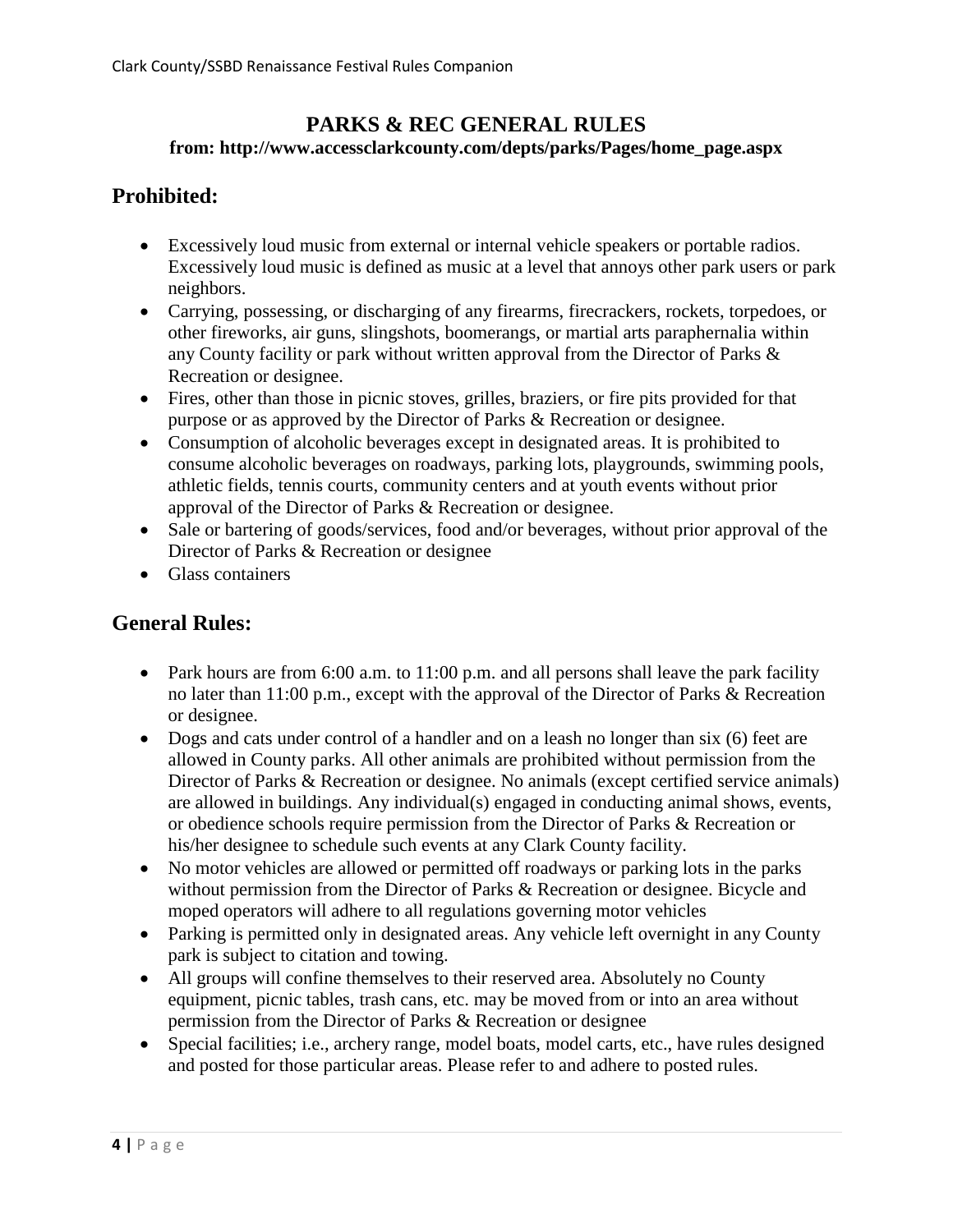Clark County/SSBD Renaissance Festival Rules Companion

• In addition to possible misdemeanor penalties under Clark County Code, Section 19.04.080, any violation of a facility rule may result in cancellation of permits and forfeiture of all service charges and deposits.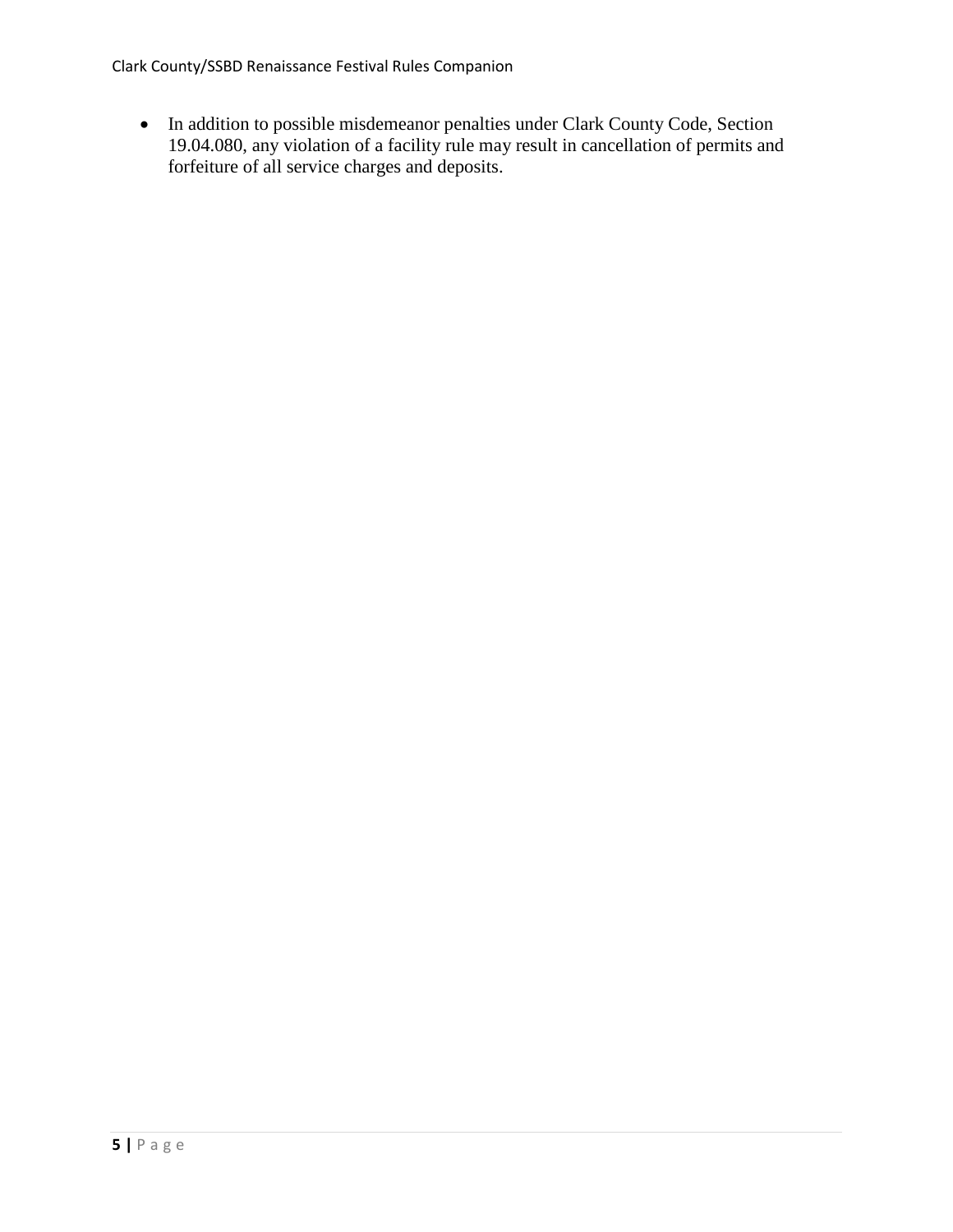# **SSBD RULES**

## **SSBD ENCAMPMENT RULES**

- 1. Everyone within the encampment *must* be in period garb at all times, including after the park is closed (for security reasons). For insurance purposes, everyone that enters the encampment *must* sign a non-liability waiver.
- 2. All persons camping at our site and performing on our stage must be current members of Shifting Sands Bell Dance. Exceptions must be approved by the Board of Directors.
- 3. Non-Camping/Performing Volunteers need to be in period garb and sign a waiver, but do not need to be members of SSBD to donate their time.
- 4. Guests, families, and friends of SSBD who have been invited into the encampment must be in period garb at all times and sign a waiver, but they do not need to become members. The member who invited them into the encampment must be physically with them at all times and is responsible for their behavior.
- 5. Intoxicated and/or disorderly persons within the encampment will be handed over to park security.
- 6. Food and drink publicly consumed (in the pavilions, on the benches, or in view of the paying public) must be done in a fashion consistent with the Renaissance Period and without modern trappings. Paper plates, paper cups, plastic utensils or obvious modern containers are not to be used in public but may be used out of sight of the public (e.g. within a tent).
- 7. Any member of SSBD and their guest may sit in the main pavilions if they are in period garb and have signed a waiver. Since alcohol is served at the event, we expect all members to use discretion if bringing it into the pavilions, which may be allowed with prior permission.
- 8. Only "period-looking" food is allowed in the main pavilions, as well as "period" containers for food and beverage. Glass containers are discouraged because of possible breakage and danger to performers and others in bare feet. Please clean up after yourself if you choose to eat in the main pavilions.
- 9. No smoking is allowed in the main pavilions, except for the hookahs.
- 10. You may take pictures within the encampment, however, use discretion. Taking a few quick photos around the site is permitted. Please do not set up something like a prolonged, professional photo shoot in the main pavilions with all your friends, unless you have permission from the Board of Directors.
- 11. If you need to make a call or answer one, please go someplace where the public cannot see you using your phone such as in your tent or outside the encampment. Never use your cell phone in the main pavilions!
- 12. Do not store personal items in the main pavilions or audio tent. Please also do not store personal items in the tents of campers unless you have permission to do so. SSBD is not liable for any lost or stolen items.
- 13. There will be a dressing room with full length mirror and shelves set up behind the main pavilions. Performers may leave their props and other gear in that area while on stage. If you have valuables that need protection, leave them with a friend outside the encampment or someone you know and trust within the encampment.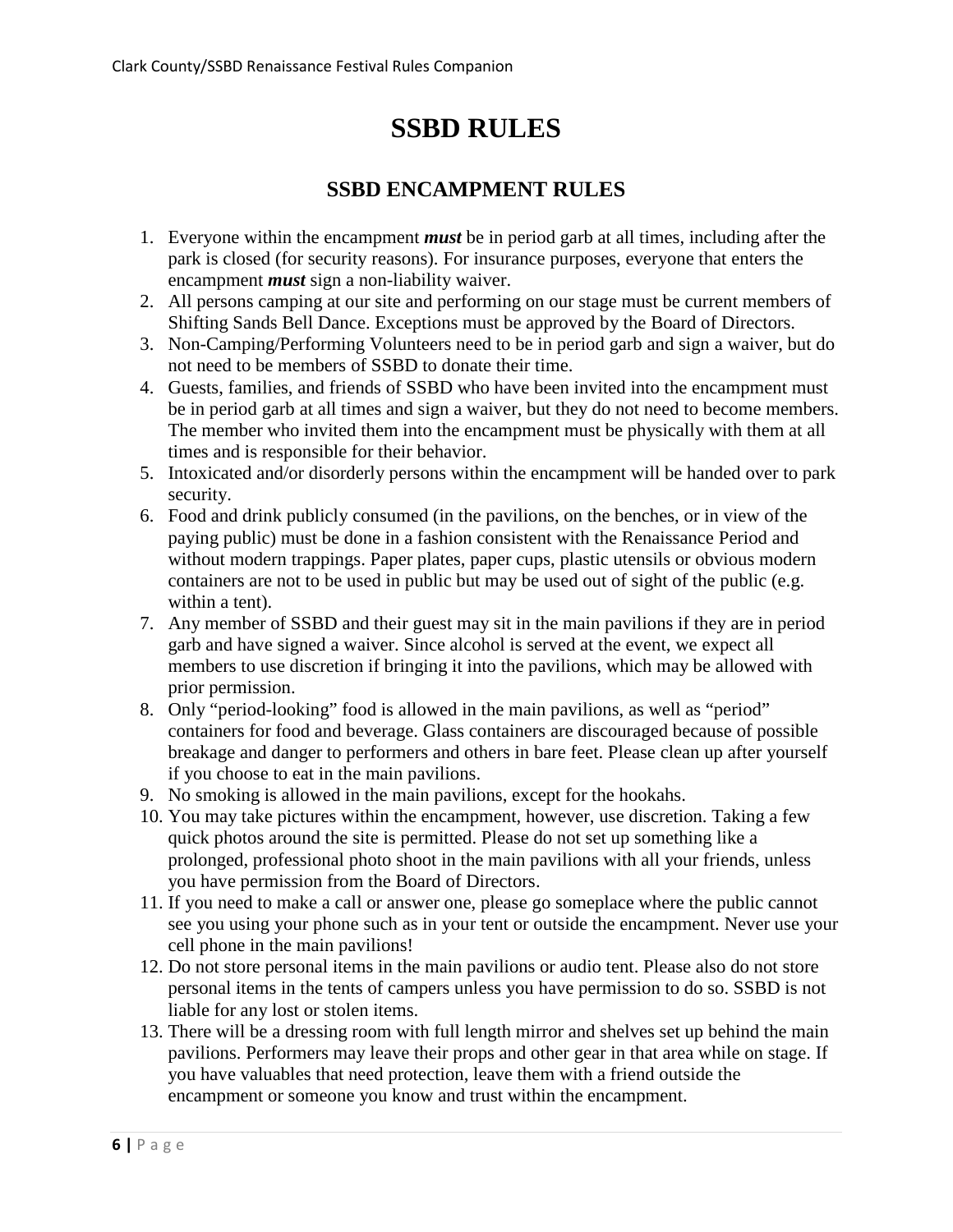- 14. The performance schedule and a clock will be posted in the audio tent. This tent houses the sound system and convenience items for the campers and performers.
- 15. Only trained sound technicians may operate the sound system. Training will occur Thursday after the sound system has been set-up with power provided by Parks & Rec.
- 16. The sound system is for scheduled performers only, and will be turned off and locked at 10:00pm each night.
- 17. SSBD rents a port-a-potty *exclusively for overnight campers only*. It is not to be used by other performers, guests, friends, or family. Non-campers may use the public privies that are a short distance from the encampment. The only exception will be for visitors with physical disabilities.
- 18. The Volunteer Coordinator Team will maintain the Guard Schedule and other volunteer schedules; and will be camping on site throughout the festival.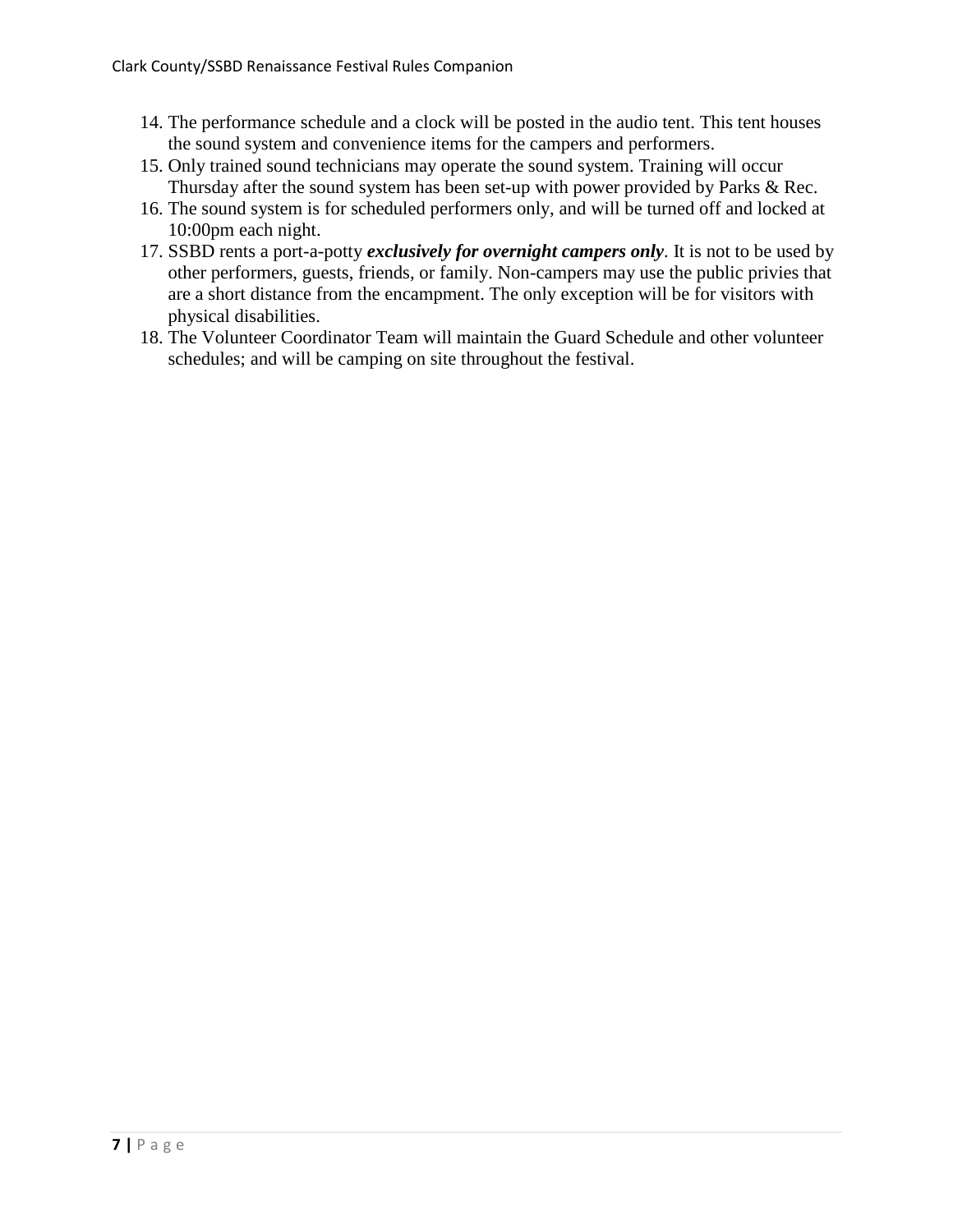## **SSBD CAMPING RULES**

- 1. All campers must be members of Shifting Sands Belly Dance and must sign a nonliability waiver. Any exceptions must be approved by the board of directors.
- 2. All campers must volunteer at least two hours of time to the SSBD encampment, either on the day of set-up or during the three days of the Renaissance Festival.
- 3. All campers must help set up the SSBD encampment before setting up their own tent.
- 4. Mundane tents must be fully covered and must remain standing during the three days of the event. No tent may be collapsed during this time.
- 5. All campers, or a representative of each dance troupe that is camping, must attend the daily encampment meetings to receive information from Parks and Recreation (P&R). Two SSBD members attend the mandatory P&R morning meetings (approximately 9:00 a.m.) to receive notices concerning all guilds and performers at Ren Fest. Then, at approximately 9:30 a.m., they return to the SSBD encampment and pass on that info.
- 6. Each tent must have a personal fire extinguisher (required by SSBD as a safety issue). P&R will have a fire extinguisher company on site for anyone who wants to have their fire extinguisher serviced. They will charge a nominal fee.
- 7. Individual fire pits must be 12 inches above the ground and must have a wire/mesh screen to cover the flames. You must stay with your fire pit until it is completely out.
- 8. We recommend that each tent have a first aid kit.
- 9. Campers are expected to walk in the morning parades on Saturday and Sunday. This is a requirement in our contract with P&R.
- 10. All campers must submit their names by the date designated each year by the Board of Directors. These names will be included in the list submitted to Parks & Recreation for the wristbands (credentials) that allow members free entrance to the Ren Festival. The wristbands will not be available for pick up until Thursday morning at set-up and will be issued at the SSBD encampment.
- 11. Prior campers, volunteer participation, behavior, and on-time dues payers are factors in consideration for tent space. Just because you received a spot last year, does not guarantee a space the next year. P&R can and most likely will change lay-outs of our encampment area.